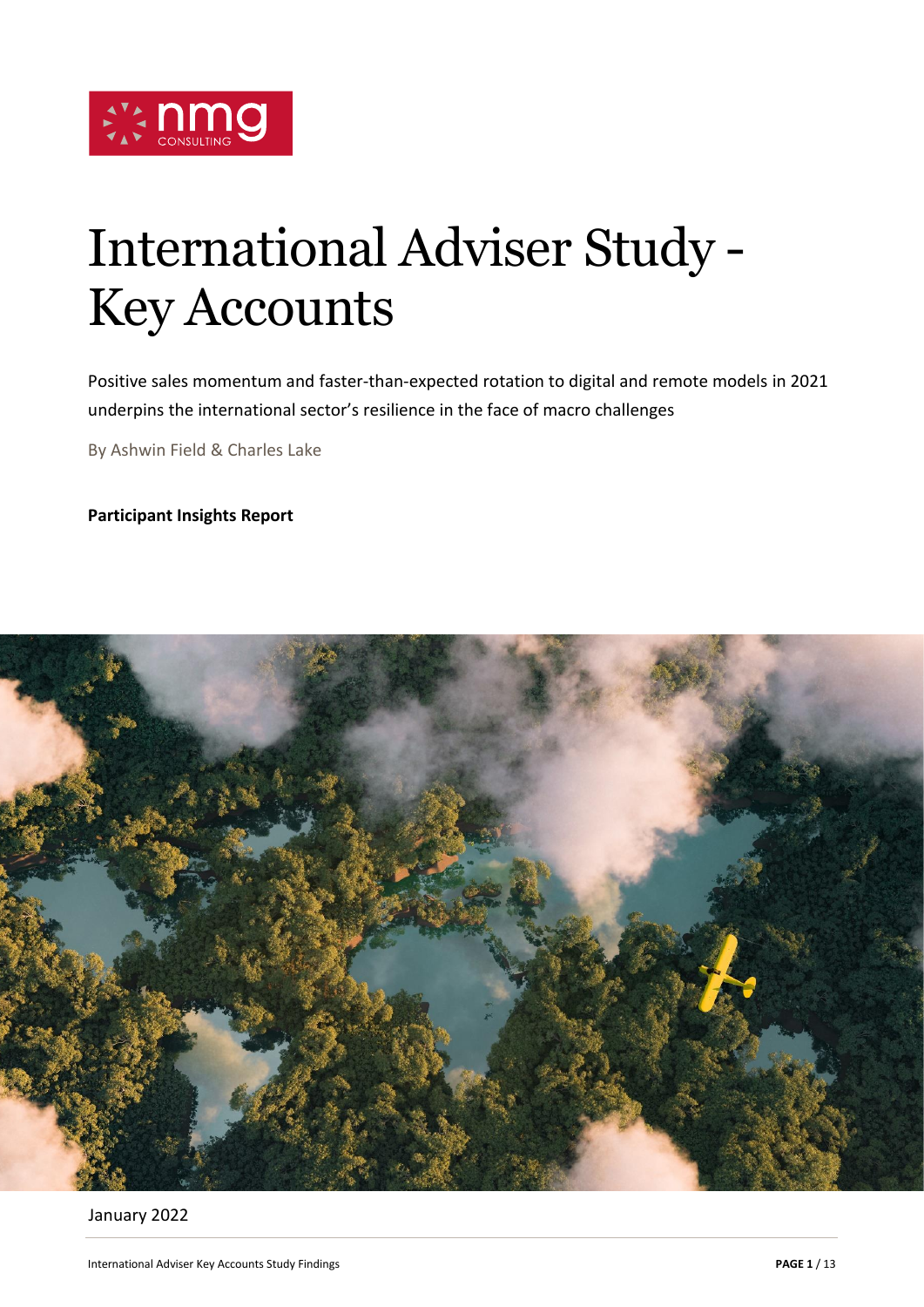# Introduction

**This Participant Insights Report summarises the findings from NMG's 2021 International Adviser Key Accounts Study, based on feedback from the leading international advisory firms covering HNW, expatriate and other internationally mobile investor segments.**

NMG has conducted a proprietary key account study in the international adviser market since 2011, covering advisers based in international financial centres and in local catchment markets across Asia, the Middle East, Europe, the UK and Latin America. In 2021 our consultants interviewed 75 advisory firms, including global IFAs, specialist regional and national advisers and HNW brokers working with private banks and family offices. These interviews provide us with detailed information on distributor strategy and metrics, new business production, provider allocations and ratings factors, as well as expectations of future growth and market trends.

We would like to take this opportunity to thank the participants (executives at advisory firms and principal advisers) who interviewed with us for their time and insights in 2021 and their continuing support for this study.

This Participant Insights Report (PIR) summarises the key findings of the study in 2021.

#### **Key Themes:**

- **1.** Growth rebounds despite (or because of) macro challenges
- **2.** Rapid shift to remote and digital models
- **3.** Evolution of key success factors (increasing importance of digital)
- **4.** Long-term specialists winning with barriers to the next generation
- **5.** Emerging challenges and opportunities for advisory firms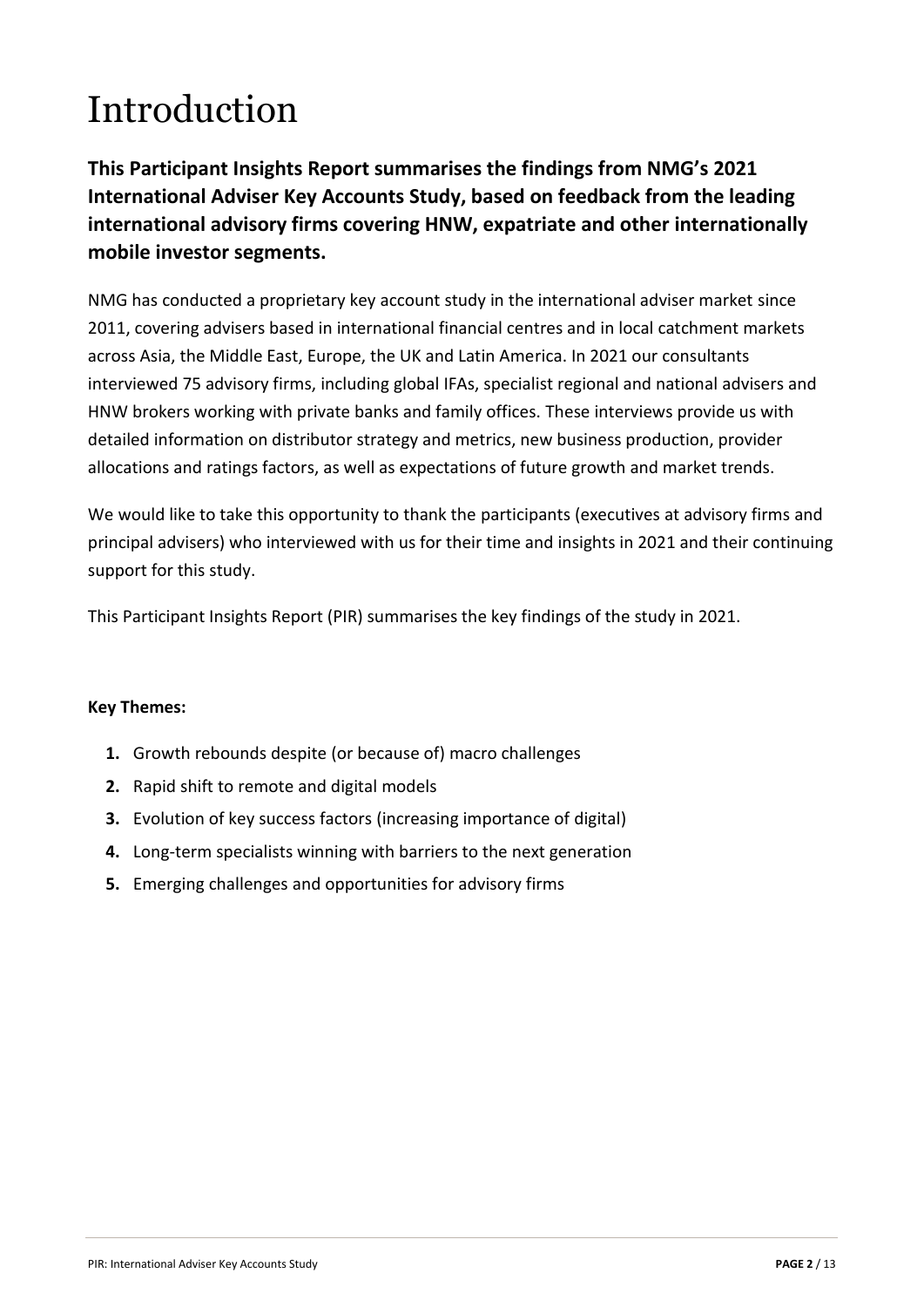### 1. Growth rebounds despite (or because of) macro challenges

In our interviews, respondents pointed to an increase in 2021 new business volumes from the international savings and investments market, after a period of declining sales from 2017-2020 (Figure 1). The timing and quantum came as a surprise, as NMG's past forecasts (up to 2020) had predicted flat volumes through 2021 and a modest turnaround beginning end-2022.



### **Figure 1: New Business by Catchment Market (2017-22F)**

Source: Regulator data, Provider data, NMG Cross-Border Market Model 2021

This growth in sales in 2021 arose despite significant regulatory headwinds in the Middle East and the continuing impacts of COVID-19, highlighting a long-observed phenomenon: the resilience of the international savings and investment market in the face of macro challenges such as market or commodity shocks (and evidently, pandemics).

We have previously observed that international advisers and providers tend to benefit from periods of instability, if not always from the initial shock – as investors shift from spending to saving and with a parallel 'flight to safety' in terms of markets and currencies, as well as a preference for secure international financial centres and providers. Advisory firms are generally nimble enough to adjust their models and propositions to align to short-term market conditions or shifts in demand; providers are not always able to move as quickly.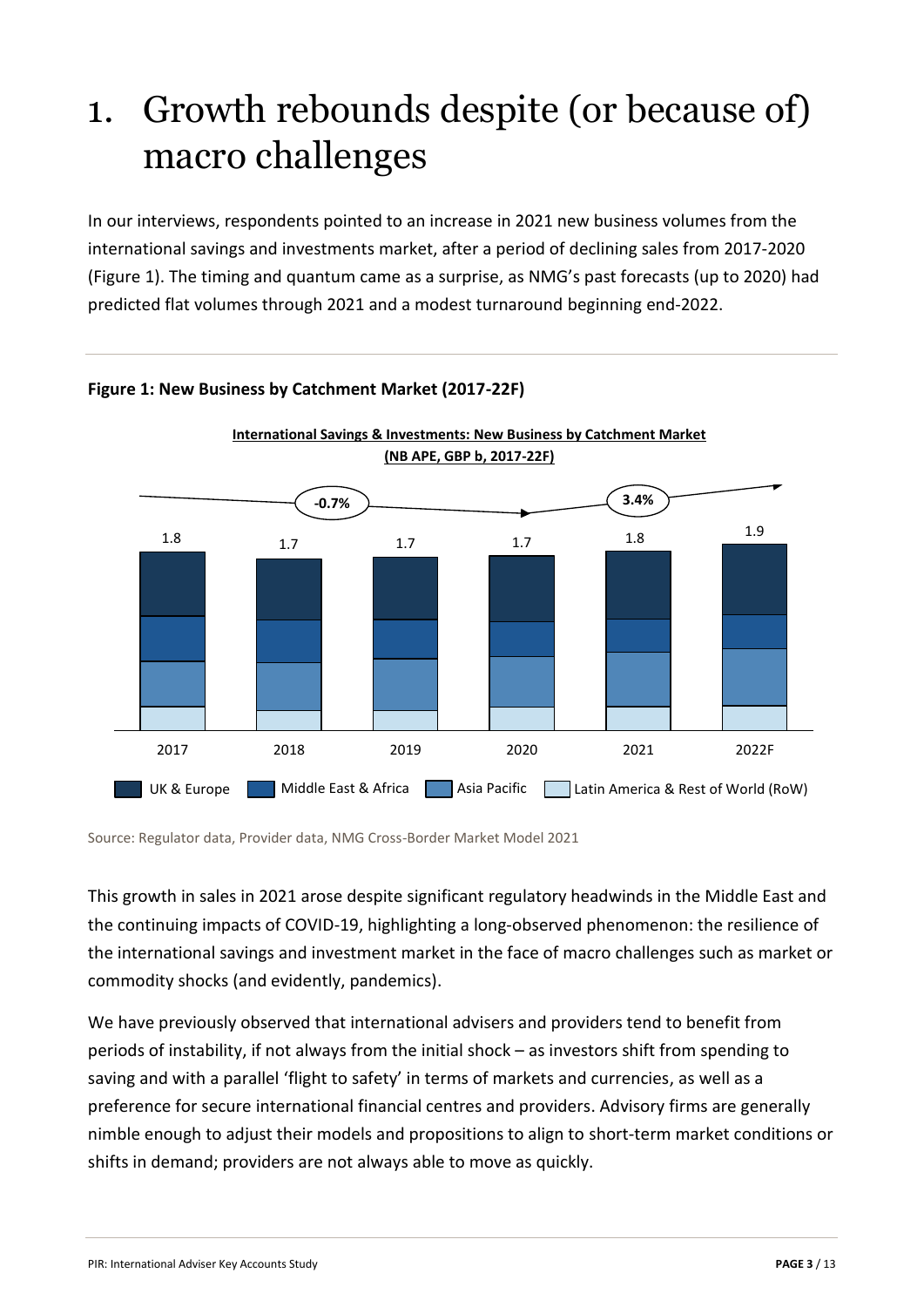During the early stage of the COVID-19 pandemic, we feared that this shock would be different: international travel slowed, immigration in many markets stopped, and advisers struggled to deal with the effect of formal or informal lockdowns (in the context of highly analogue business models reliant on face-to-face contact and manual processes). However, by the second half of 2020 customer demand had re-bounded, benefiting those advisory firms that had transitioned to remote operations (as explored in Theme 2). There was even a silver lining from longer-term changes in expatriate and international retiree movements patterns: for example, retirees in Europe committing to local residency with implications for whole-of-wealth advice requirements.

BOD49 caused a substantial decline in UAE Insurance Authority (IA) volumes; however, this was materially offset by advisers rotating to the UAE Securities and Commodities Authority (ESCA) system and providers. In the broader international market, we are seeing increasing confidence that harmonisation of regulatory standards over the past 5 years (including measures within catchment markets and booking centres, notably the Isle of Man's Conduct of Business regime) will reduce the scope or at least materiality of future regulatory shocks.

Advisory firms expect continuing positive momentum into 2022 and beyond (Figure 1), supported by improvements in productivity (enabled by the evolution of advice models during COVID-19) and expansion into new customer segments. Notably expatriate firms expect to expand their service offerings into international retirees and HNWs, and to provide a broader range of international services including real estate, residency and mobility support.

The rebound in sales was particularly evident in regular premium savings products (although they remained stable as a proportion of the total market) and at the lower end of single premium investment (including 'smalls singles' business written via platforms) and reflected an increase in savings activity in younger-age expatriate and local affluent segments (given limited scope to spend on travel or leisure). This pivot stabilised regular premium savings share of sales into 2021, ending the on-going decline in sales from 2018 – 2020, although single premium savings (explatforms) remains the larger category (Figure 2).

Bundled and protection sales have declined over the past 3 years, though we consider this a cyclical trend reflecting lower interest rates (in the case of universal life) as well as the impact of BOD49 on whole-of-life sales under the UAE IA jurisdiction. Mid- to long-term we continue to see scope for protection sales to grow (with a significant protection gap in expatriate and local affluent segments) and anticipate some level of rotation back to universal life over the mid-term (albeit primarily in the UHNW market).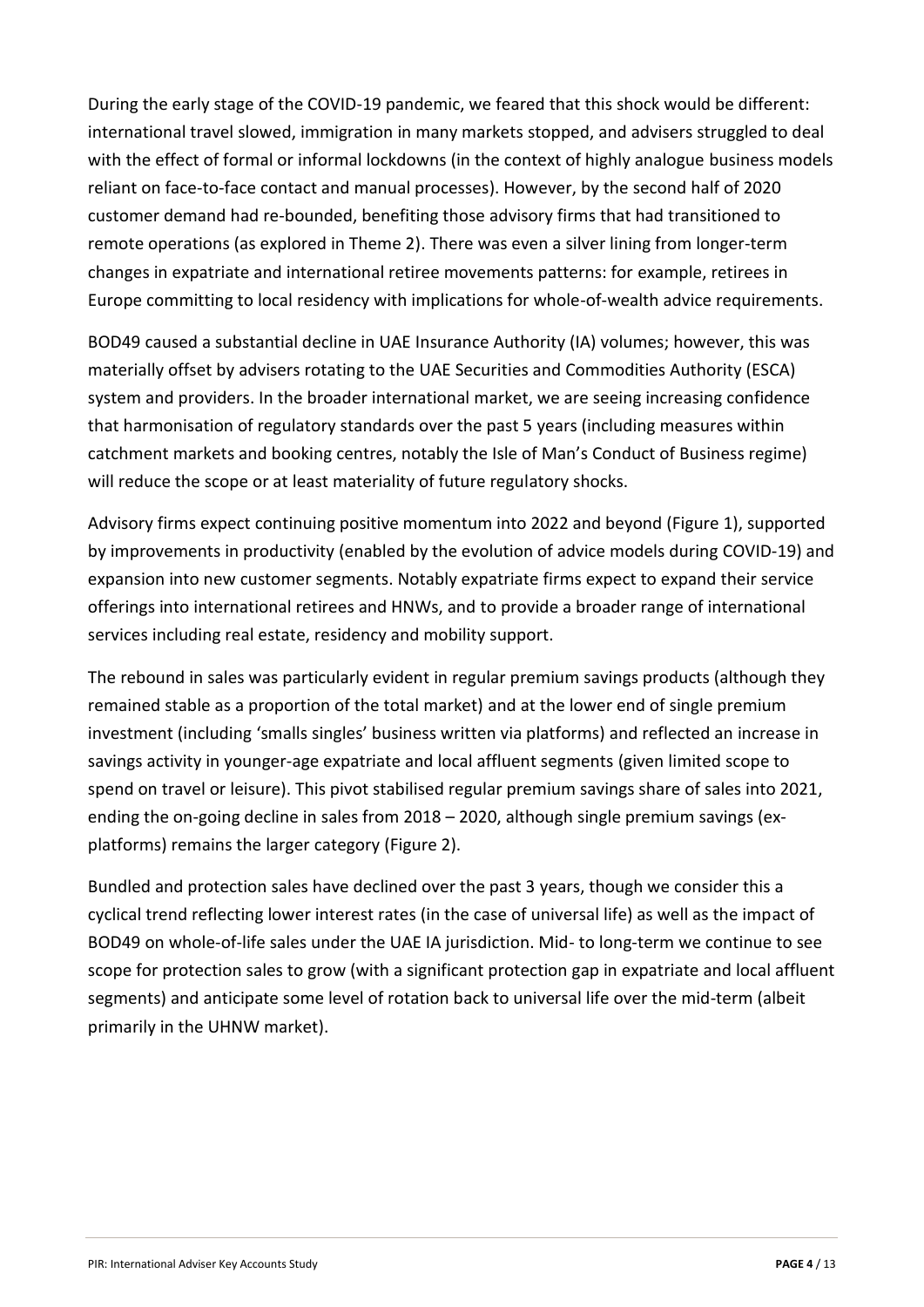

#### **Figure 2: New Business by Product Category (2018, 2020, 2021)**

Source: NMG International Key Accounts Study 2018, 2020, 2021, NMG Cross-Border Market Model 2021

## 2. Rapid shift to remote and digital models

COVID-19 had a significant negative impact on advisory businesses in early 2020, with national lockdowns and reductions in international mobility (expatriate and other) challenging face-to-face advisory models and causing a lack of confidence around long-term savings and investment decisions. However, in the second half of 2020 and into 2021 we have seen advisory firms pivot to remote and digitally enabled models, with the leading firms moving to expand client panels and service scope (meaningfully lifting productivity).

Product providers (insurers and platforms) that have been investing to streamline and digitise services over several years (but reporting variable adoption or benefit realisation) have experienced an accelerated rotation from manual to digital over the past 18-months. Even the providers leading on digital/online capabilities have been challenged by transaction volumes and support demands (resulting in short-term declines in service citations, albeit with the prospect of longer-term gains). For those providers coming off average or below-average digital/online capability citations, the gap is now daunting – they face a significant investment and time horizon to build, and then the challenge of 'dislodging' advisory firms that have built into another provider's digital ecosystem.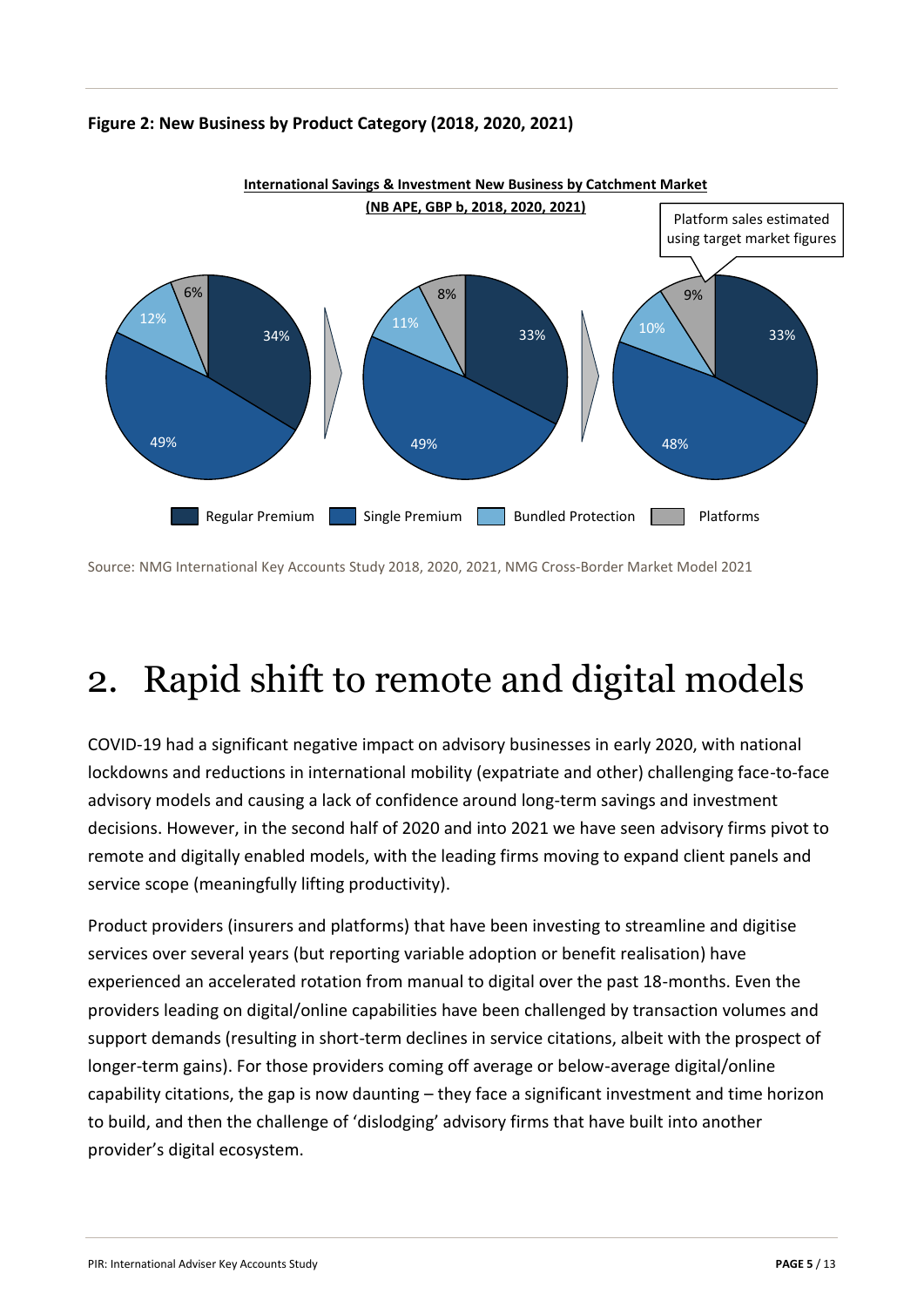We see three key priorities for providers seeking to lead on digital/online citations:

- Automation/streamlining adviser-to-provider transactions (most importantly new business submission, top-ups and switches)
- Building out digital adviser and client services support (digital and self-serve including augmented chat, supporting but not replacing phone-based or BD support channels)
- ► Digital marketing and tools (online advice lead generation models, CRM and integration into financial planning applications; as well as provider webinars, technical support and value-add)

Citations in our 2021 round point to emerging winners in respect of transaction automation and services albeit with even the top-rated providers having gaps to address, and with less strongly rated participants seeking to catch up. Platforms clearly lead overall, though based on a sub-set of citations (40%) and in specific segments (notably in Europe and the UAE). More broadly across all key accounts (including for regular premiums, for HNW single premium cases and for international acceptance), international insurers still dominate, and there the clear winners were ITA (leading on digital and distinguished on operational support) and RL360 (distinguished on digital and leading on operational support) with most other insurers ranked below average.

Leadership on transaction and automation is paramount as reflected in share (Figure 3), where the top-5 (the top-3 platforms, and RL360 and ITA amongst insurers) on digital citations are seeing continuing growth in share as well as strong unit cost outcomes. We see digital marketing and tools as the next battleground, and with an emphasis on investing with advice partners to drive revenue benefits as well as risk and efficiency gains.



**Figure 3: Share of New Business by Provider Type (2020, 2021, 2023F)**

Source: NMG International Key Accounts Study 2020, 2021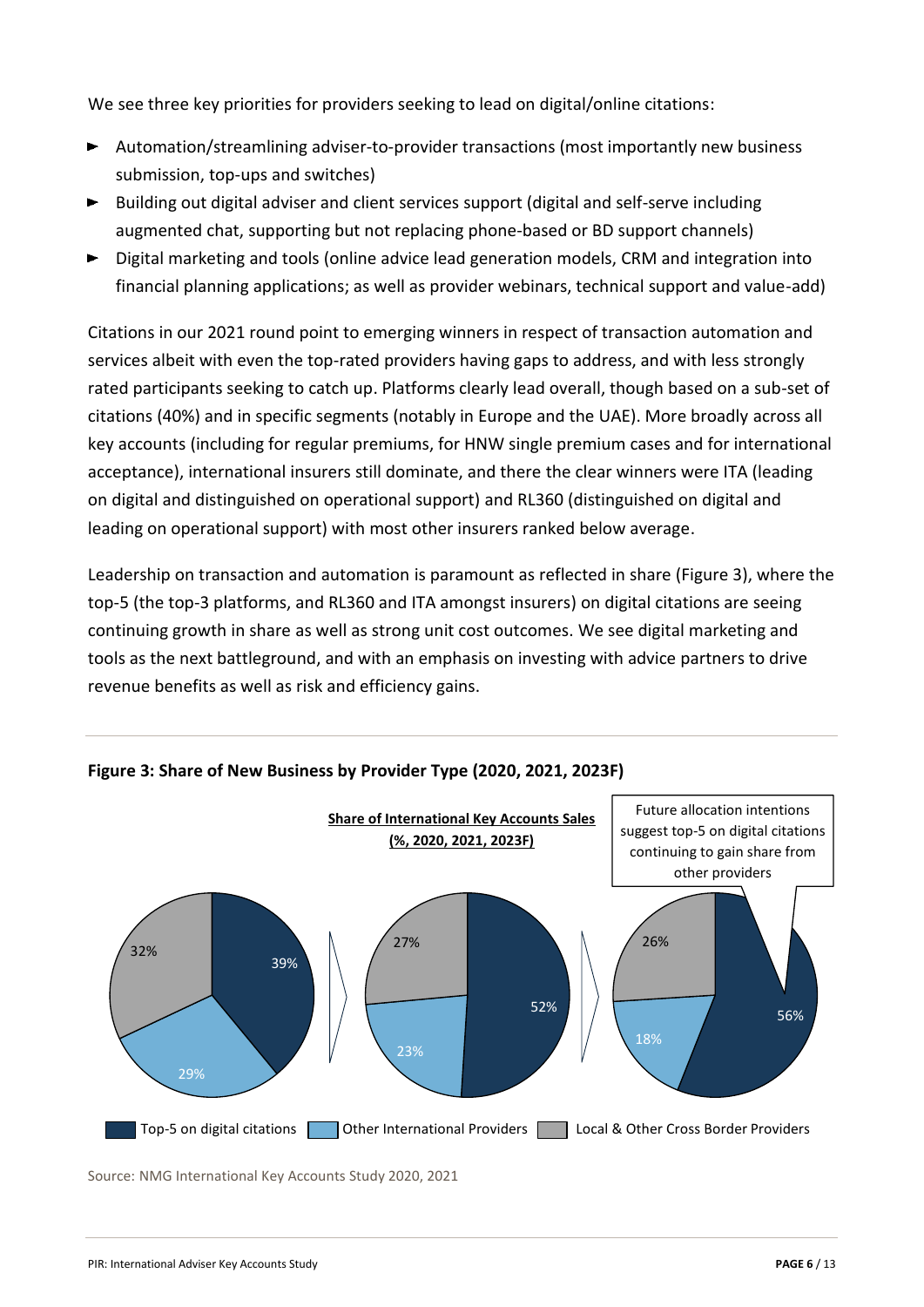# 3. Evolution of key success factors

We have previously noted that international advisers cite business acceptance along with product and price as the most important factors, with the latter two being consistent with developed IFA markets around the world (Figure 4). Of course, stated preference varies by market, reflecting market conditions (competitive depth, client complexity and regulatory settings).



Source: NMG International Key Accounts Study 2021

These 'stated' factors are not the most highly correlated to provider allocations in practice ('observed' or correlated key factors, as per Figure 5). This is because while product/price are important as hygiene factors (a ticket to play), there will typically be several leading providers that are competitive on these.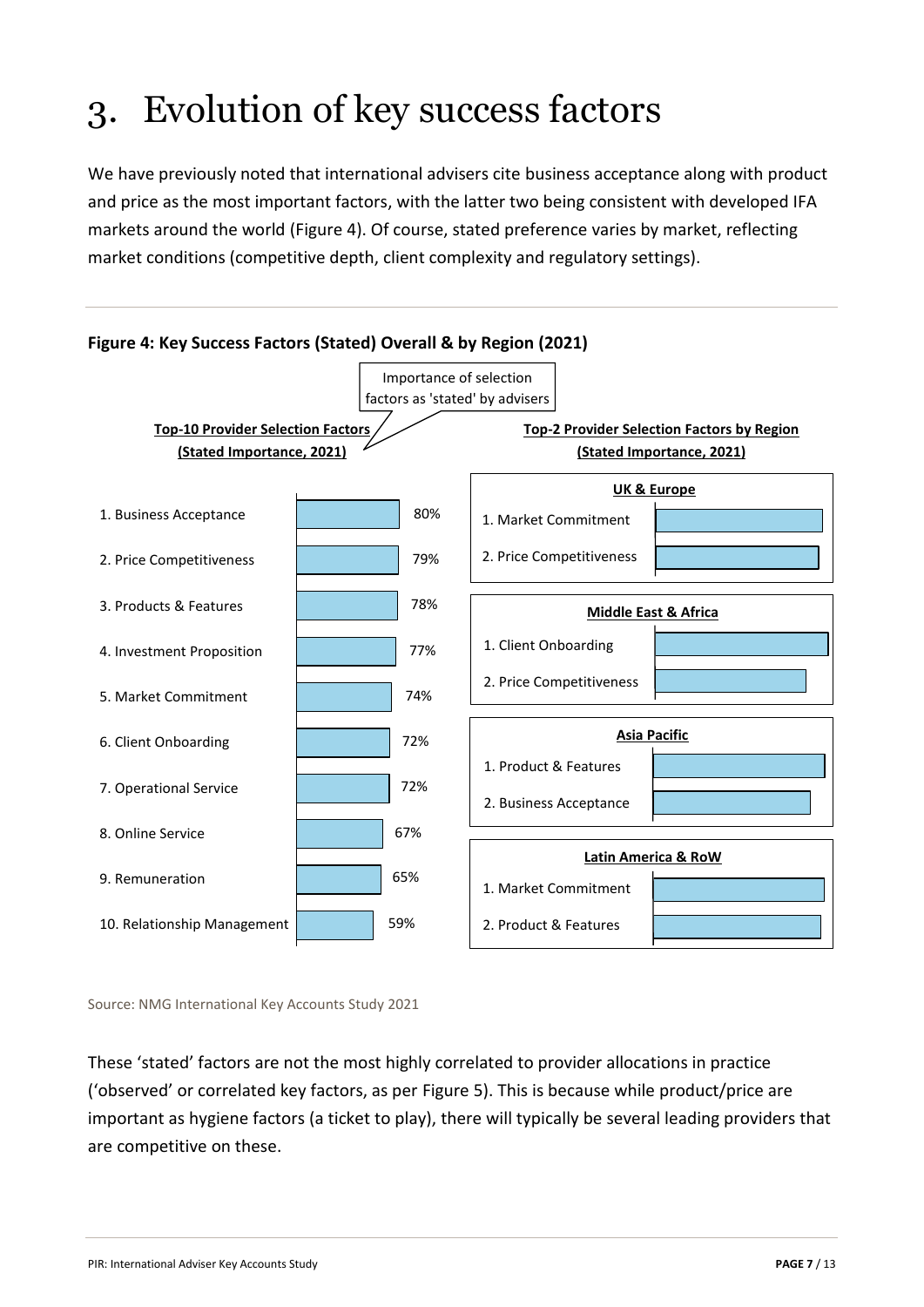Instead, allocation between these short-listed providers are based on other factors, notably client onboarding, relationship management and as of 2021 online and operational service factors (Figure 5).



### **Figure 5: Key Success Factors Correlated to Share of Wallet (2020 – 2021)**

Indicates factors related to remote/digital offer

Source: NMG International Key Accounts Study 2020, 2021

While stated factors have been remarkably consistent over time, observed factors have changed markedly over the past 3-years. Online (digital) transaction capability has been cited as important for some time, but we note the increasing importance of client onboarding and operational support as more advisory firms have moved to drive more of their business online (and rewarded those providers best able to support this, in terms of operational as well as digital offers). Relationship management remains a key factor although the basis and format has changed, with greater emphasis on value-add including technical and practice development support. Meanwhile correlations for 'market commitment' have declined, suggesting that advisory firms are more confident in the commitment of their preferred partners (market commitment remains important, but is not currently a driver of differentiation between short-listed providers).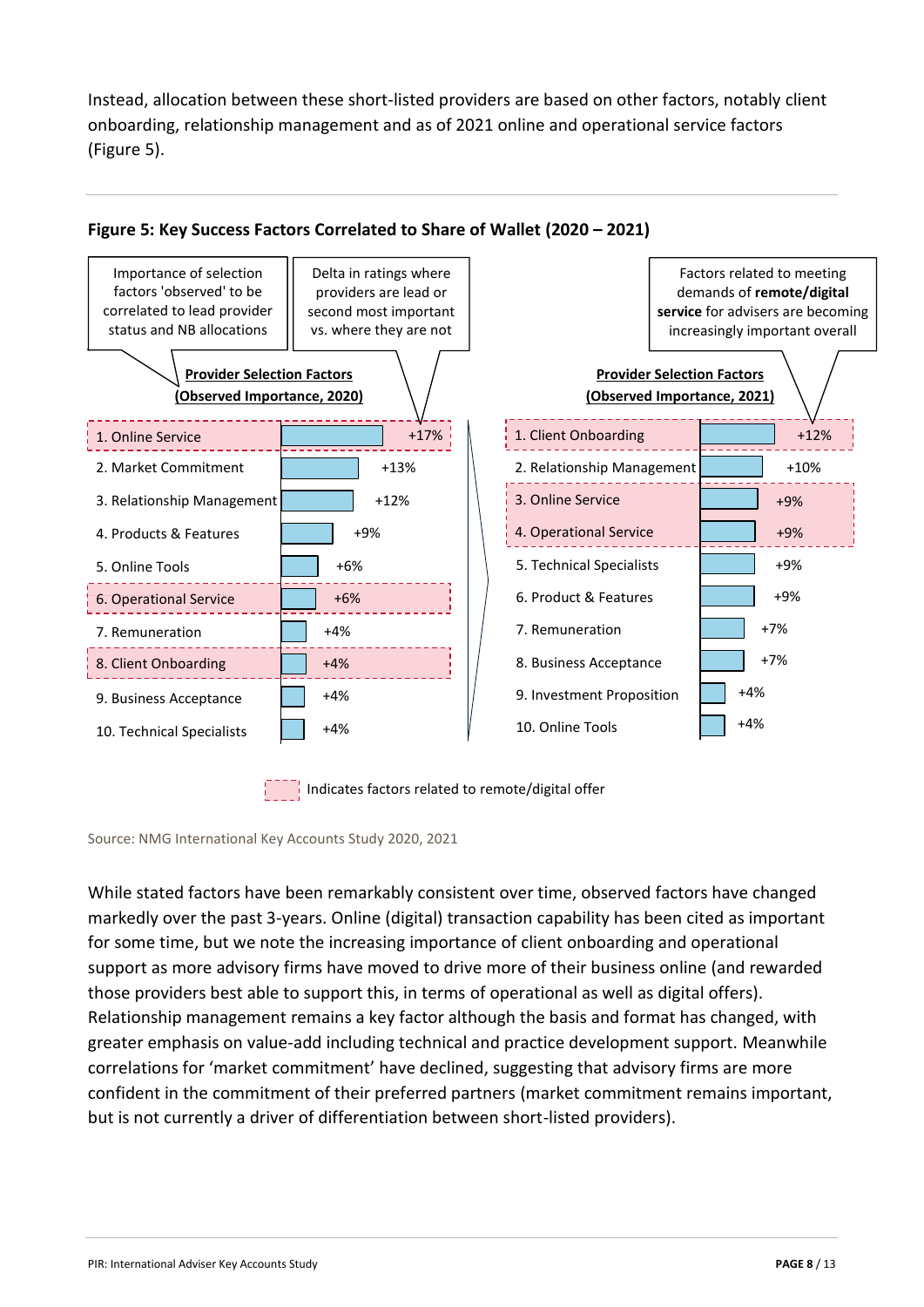# 4. Long-term specialists winning

10 years ago, we predicted a long-term rotation from multinational-owned international life offices to independent specialist providers led by long-term industry executives and backed by private capital. We saw specialist providers as better able to manage risk/reward outcomes and drive volume and margin, in a highly dynamic and fragmented market. We have seen this rotation play out notably through M&A activity, with the sale of FPIL to IFGL, and Generali International and (most recently) Quilter to Utmost.

This has left only a handful of multinational-owned participants, and those have narrowed their focus to a handful of target markets/customer segments to overcome group-level concerns for the fragmentation and complexity of the international savings and investment market. Canada Life and Prudential International have strong franchises in the UK and Europe; Sun Life Bermuda and Manulife Bermuda in the UHNW segment; and notably the platforms Praemium, Novia and Ardan, in expat segments in the UAE and Europe. The continuing presence of multinational-owned participants suggests that challenging market dynamics are not insurmountable, at least in relation to the largest markets and segments.

Looking across the international market, RL360 and ITA are the clear leaders on capability citations (Figure 6), with a long-term track record in the international market and positive share of wallet outlook. While there is some level of overlap in RL360 and ITA's target markets, each has significant and clearly-defined 'core subsegments' in which they lead.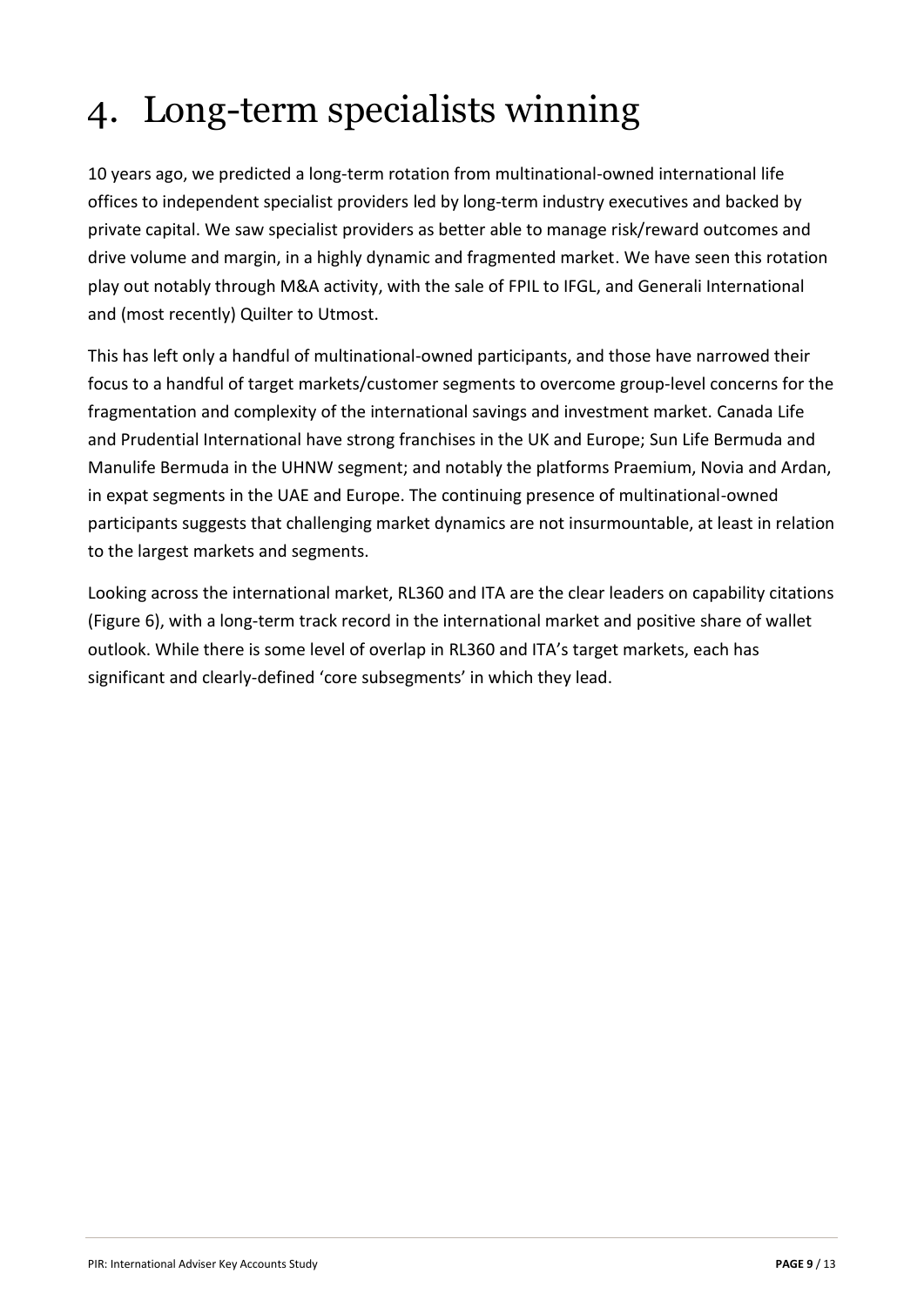



**Business Capability Index v. Market Penetration (2021)**

Source: NMG International Key Accounts Study 2021

However, what is perhaps more interesting, will not be immediately visible in our 2021 results. We had also expected to see a new crop of niche challengers emerge as multinationals withdrew, including distributor-backed providers and start-ups emerging to challenge the incumbent specialists. In practice (and excepting platforms), new entrants have underwhelmed in terms of both penetration and adviser citations. This suggests that barriers to entry have materially increased, not least as a function of the evolution of the regulatory landscape and increasing emphasis on digital and operational service factors. It is no surprise then, that we see private capital favouring those established, at-scale providers with strong franchises and capability citations (as opposed to niche or fringe players).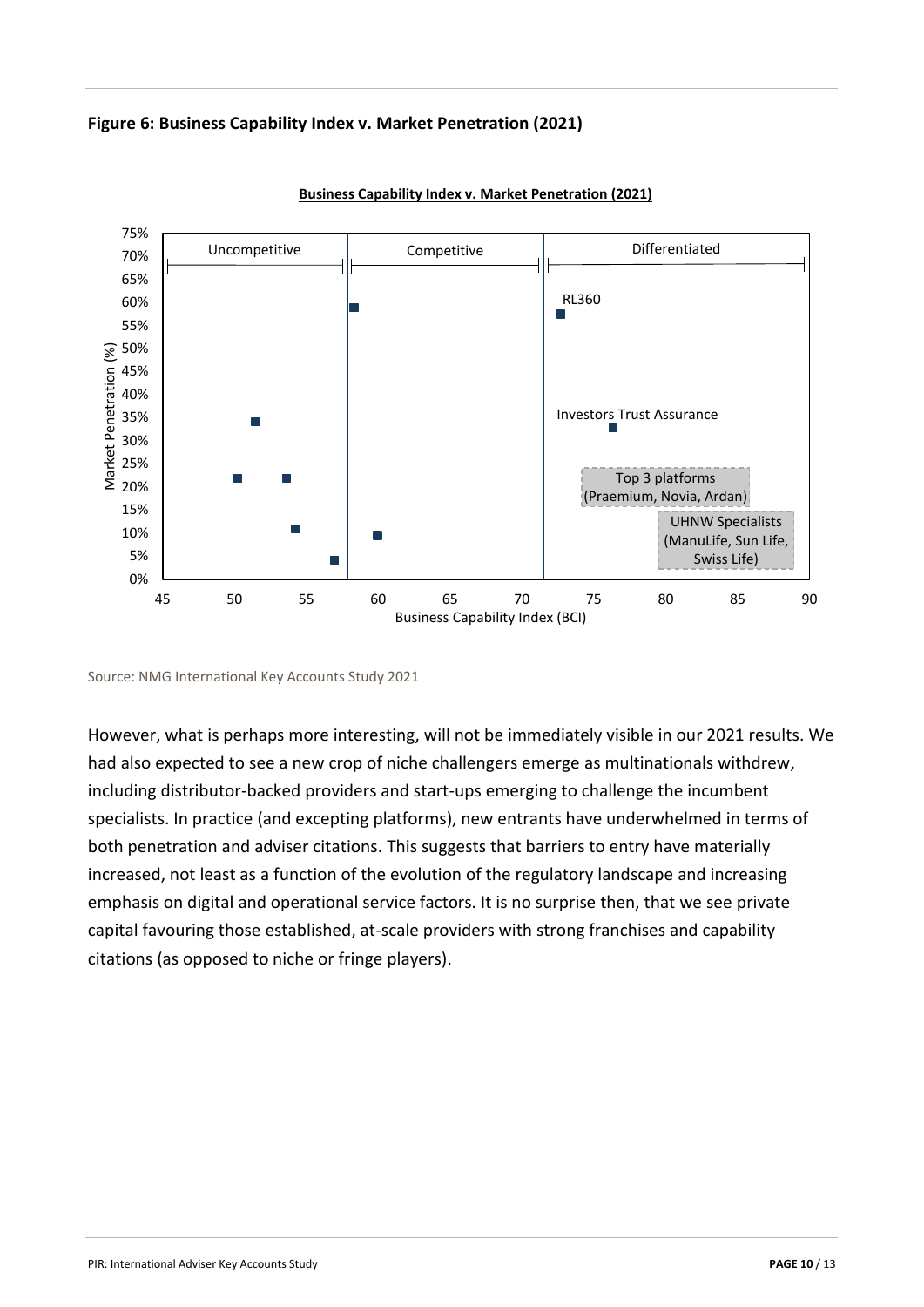### 5. Emerging challenges and opportunities for advisory firms

The respondents to our 2021 interview round (IFAs, brokers and banks) were markedly more positive in their expectations of the future, as compared to prior years. However, we would highlight that this is reflective of the top-end of the advisory market (whether global or regional, broad or niche). Across the sample there is an expectation that aggregate adviser numbers in the international market will continue to decline as a function of exits at the tail-end of the market, partially offsetting strong expected growth in client coverage, service scope and productivity at the top-end.

At the top-end of the advisory market, we anticipate:

- A continuation of the long-term shift toward fee-based and trailing commissions albeit with variation by market (Figure 7), and with a trend to lower initials (but a view that initials will remain appropriate for large/complex single premiums and for savings cases, on a fully disclosed basis)
- ► The integration of formal CRM solutions into the suite of advisory, illustration and execution tools (automation of customer contact/engagement)
- $\blacktriangleright$  A focus on adviser quality rather than quantity, including formalizing of graduate and experienced adviser recruitment (from outside the international sector), strengthening of internal training and professional development programmes, and separation of front- and back-office functions
- $\triangleright$  Overall, a bet on higher adviser productivity (on a net new assets basis) but in many cases smaller client panels, and with a focus on higher-value clients driving revenues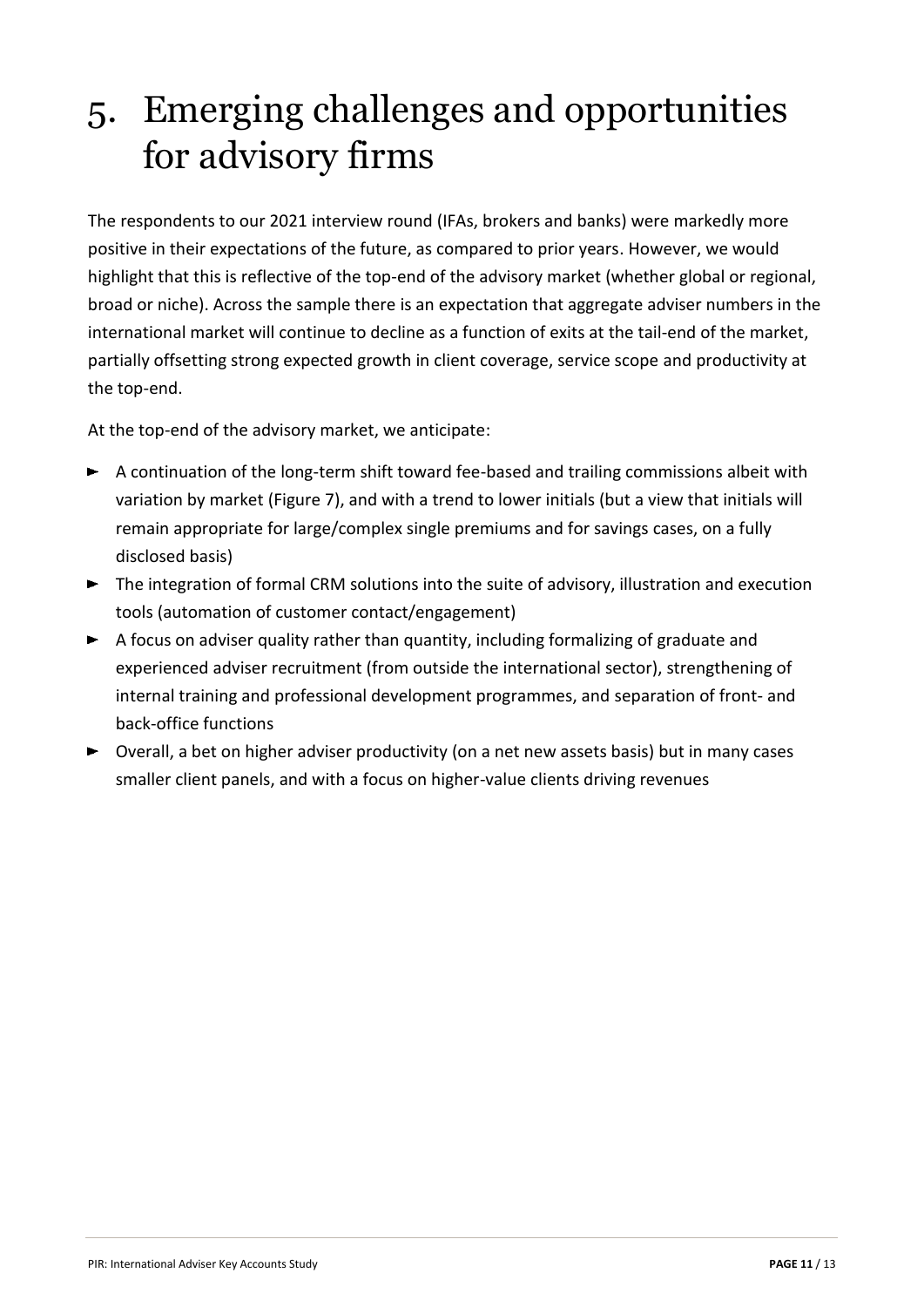### **Figure 7: Advice Fee Revenue by Type & Region (2021)**



**Advice Fee Revenue by Type (%, 2021, 2023F)**

Source: NMG International Key Accounts Study 2021

Of course, the transition to more efficient/higher value models requires a significant investment, in terms of management time as well as capital (and with the potential to be compounded by more onerous capital requirements on advisory firms, as currently under discussion in the UAE).

Traditionally, demand for capital has driven advisory firms into vertically integrated models. Providers would buy into independent advice businesses to drive uptake of their own products and in return, would offer advisers a range of benefits, including access to capital, regulatory support and access to leads (as seen in the UK immediately post-RDR).

However, the feedback from top-end international advisory firms is that provider participation is not required in their businesses. They are increasingly confident in generating new business through a period of constant regulatory and economic change, and in driving the shift to digital and remote models. Furthermore, with growing interest from private equity firms in the international savings and investments market, advisers feel they have a choice of capital partners.

What we do see is growing appetite among advice executives to establish commercial partnerships with best-in-class providers (insurers, platforms, technology vendors and DFMs; as well as banks and other origination partners) to white-label or otherwise increment the cost of developing 'bespoke' solutions. In parallel, we expect to see increasing 'capitalisation' of international advisory businesses, with a continuing shift to larger, more 'corporatised' and formally capital-backed distributors (a trend that we have already seen play out in the UK advice market).